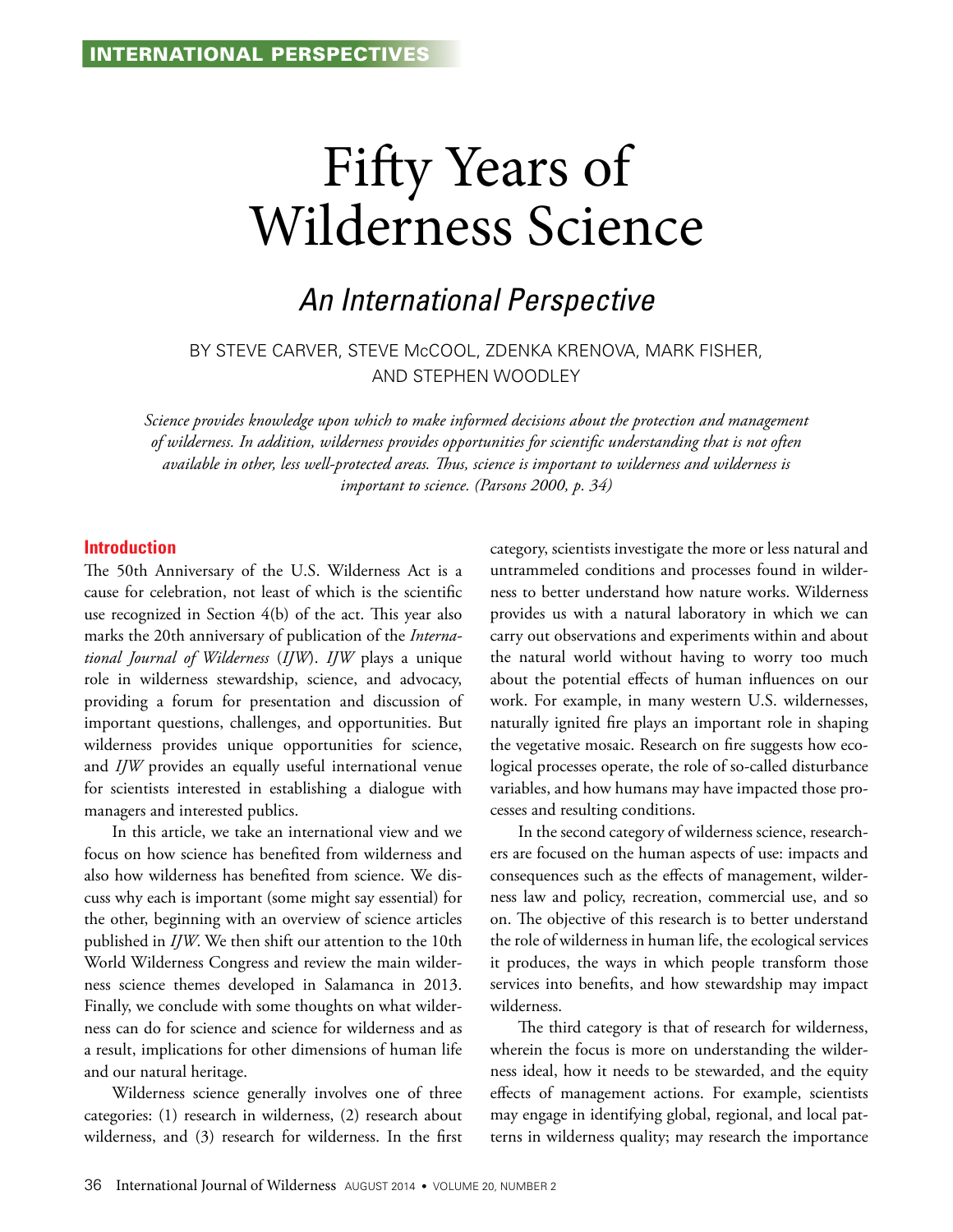of wilderness in human discourse; and may investigate how policy is developed, formed, and applied.

### **Twenty Years of Science and Research in** *IJW*

*IJW* has served as an important international venue for publication of articles on all three categories of wilderness science. In the 57 issues published since 1995, scientists have published a variety of peer-reviewed papers or invited contributions on a diverse range of topics and questions. To better understand what seems to be of interest to scientists, we tabulated science articles appearing in *IJW*'s Science and Research section across all 57 issues and categorized their major themes. Table 1 summarizes the main topics or themes developed in all issues of *IJW* between September 1995 and December 2013. In total, 119 papers were published that had a science orientation covering multiple topic/theme categories. We have attempted to distill these into just seven categories, as shown in Table 1. There is nothing particularly scientific in this process, since the classification is necessarily quite subjective because of the applied and often multidisciplinary nature of many of the articles reviewed. We acknowledge that, if a reader were to repeat this exercise, it is highly probable that they would produce somewhat different classes and numbers, although the overall pattern would seemingly remain the same.

The first two topics, accounting for just over half of all papers published, are recreational use of wilderness and ecosystem management issues. Recreation is not only a key value of wilderness, it is also often viewed as a threat through its impact on wilderness ecosystems in terms of disturbance, erosion, pol-

lution, and so on. Within this topic we have lumped a number of articles looking at perceptions of wilderness from recreational visitors, as it is important to understand these as they influence attitudes, or are determined by them, but are nearly always expressed politically. Many articles herein might be considered to fall into the broader category of science about wilderness; in this case *about* use. Ecosystem management is another key area of concern that follows naturally on from the focus on recreation. Here many articles look at issues such as restoration, wildlife, and control of exotic/nonnative species – all of which are influenced in one way or another by human use. In the broader scheme of things, ecosystem management might be considered to be science *for* wilderness but not exclusively. We might have included fire within ecosystem management but decided that this probably warrants its own category given its prominence within the wilderness science literature. Fire is a significant natural process in wilderness and as such is often a needed modifier of habitat and wildlife. Add those general science papers focusing on doing science in wilderness, and you can account for more than threequarters of all the articles.

out, not least of which are a series of pithy "shorts" on wilderness science and research perspectives from the staff at the Aldo Leopold Wilderness Research Institute, covering topics as varied as natural fire regimes, promoting wilderness values, monitoring programs, wilderness-dependent species, managing recreation, and visitor experiences. Reading these provides us with a pastiche or vignette of developments in the wilderness science paradigm and how the field has developed. Recent examples include articles on GIS mapping applications, stewardship, ecosystem services, managing fire, climate change, and recreation impacts.

Within the mainstream scientific literature the picture is a little more difficult to discern, largely because the accumulated scientific literature of the last 100 years or so is vast. Google Scholar is probably too blunt a tool to use, but some basic searches reveal approximately 785,000 returns for the word "wilderness," approximately 287,000 for the Boolean search term "wilderness AND science," and only 1,390 returns for "wilderness science" as a cojoined phrase. A search of the journals *Nature* and *Scientific American* reveals a total of 1,751,837 and 3 articles, respectively. The problem here is that "wilderness and science"

A number of key articles stand

| <u> Table T – Main Wilderhess science topics/themes</u><br>found in the IJW. |                           |                   |
|------------------------------------------------------------------------------|---------------------------|-------------------|
| <b>Topic/theme</b>                                                           | <b>Number of articles</b> | <b>Percentage</b> |
| <b>Recreation</b>                                                            | 37                        | 35                |
| <b>Ecosystem management</b>                                                  | 19                        | 18                |
| Fire                                                                         | 13                        | 12 <sup>2</sup>   |
| <b>General science</b>                                                       | 12                        | 11                |
| <b>Monitoring</b>                                                            | 11                        | 10                |
| <b>Wilderness psychology</b>                                                 | 9                         | 8                 |
| <b>Modeling</b>                                                              | 6                         | 6                 |

# **Table 1 – Main wilderness science topics/themes**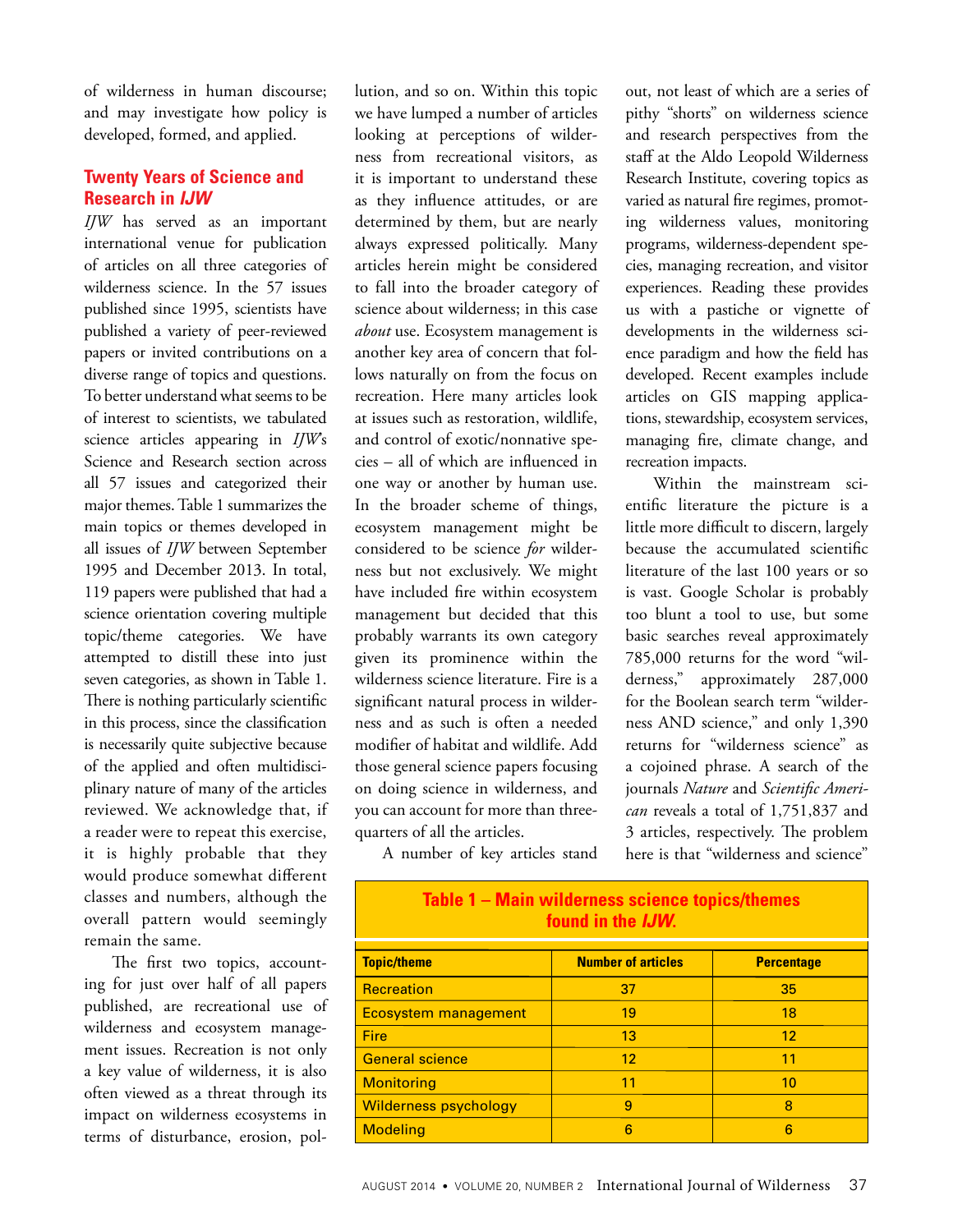is too vague a search term: it simply is not a good description of the kinds of research going on in, about, and for wilderness. We all know colleagues that are doing good science using what many of us would call wilderness areas as study sites in which to collect their data, or perhaps they are simply working in wilderness-related fields, but they never use the term, probably because they are not from institutions where the focus is on wilderness per se; rather they focus on other subjects wherein wilderness areas are just a great place to carry out their research. Without going into a long debate on the origins and philosophy of the wilderness idea and the use of the word itself, this wider lack of engagement can potentially deflate any argument as to the importance of wilderness to science and/or science to wilderness before we even start.

As regards publishing wilderness science within the pages of *IJW*, we inevitably turn to the issue of *Institute for Scientific Information Impact Factors* (*IF*) used to rate the importance of academic journals based on the number of citations of articles published therein. *IJW* is an applied journal without an *IF* rating and so is not necessarily the best place to publish pure and basic science. Putting it bluntly, scientists and academics get more credit for publishing in high impact factor journals, and while we may consider *IJW* to be the only purely wilderness-focused journal, there are plenty of other avenues open for publishing wilderness science research that generate more credits and more citations than does *IJW*. Taking recreation as an example, if the interest is in promoting and sharing your work primarily within the broader academic community, as opposed to managers and

decision makers, then the *Journal of Leisure Research* (IF=0.51) or *Leisure Sciences* (IF=1.07) is where you'd most likely seek to see your paper published. Likewise, many wildliferelated journals and other disciplines such as environmental management, landscape research, forestry, ecology, and so forth, all take and publish material on wilderness science for dissemination to their respective audiences.

### **Wilderness Science: The View from WILD10**

October 2013 year saw many people congregating in Salamanca, Spain, for WILD10 (10th World Wilderness Congress) and, for those who couldn't make it, following live video streams online. In total, around 1,200 people from more than 50 countries attended the congress in person, all of whom received an electronic copy of *IJW* in their delegate packs. A key part of the program was, as usual, the Science and Stewardship Symposium. Sessions within the symposium included themes on spatial science, rewilding, climate science, transboundary/ corridor landscapes, ecosystem services, fire, and restoration, while a participatory exercise identifying key questions facing wilderness science (the "WILD Wall") ran throughout the whole congress.

Post-congress, there is now a great opportunity to take stock of wilderness and conservation science as we enter the Wilderness Act's 50th anniversary year and consider how the act and its amendments have influenced developments. Key themes and findings from the symposium can be summarized as follows:

**Spatial science**. There was something of a special emphasis on spatial science in the symposium,

funded by the World Universities Network, from which a new community of interest is emerging to lead future spatial analysis to guide wilderness protection around the world. This community is focused around the Wildland Research Institute at the University of Leeds (see short Leopold Institute article this issue on WRI) and promises to move mapping applications into a new era of hypothesis testing and theoretical development, as well as reconnaissance, data management, planning, and policy development. The basic message here is that we need to know where remaining wilderness is located and the spatial patterns of wilderness quality in order to better develop policy, designate wilderness areas, and protect it for future generations. A multiscale approach is needed as global scale maps, valuable as they are for the overview they provide, are more or less useless at a local scale where the need for accuracy and detail in understanding relative local differences is paramount. A network of local "mapping champions," facilitated by www.wildernessmaps. net, will take the national and regional mapping agendas forward within Europe and elsewhere.

**Traditional and scientific knowledge**. Due to the interactions between Indigenous people, academics, and stakeholders within the symposium community, there is evidence of movement toward a new focus on research as "resistance": the decolonizing practice of Native people claiming authority to define research questions and better integrate scientific knowledge with traditional knowledge. This will, it is hoped, act to guide traditional wisdom and scientific knowledge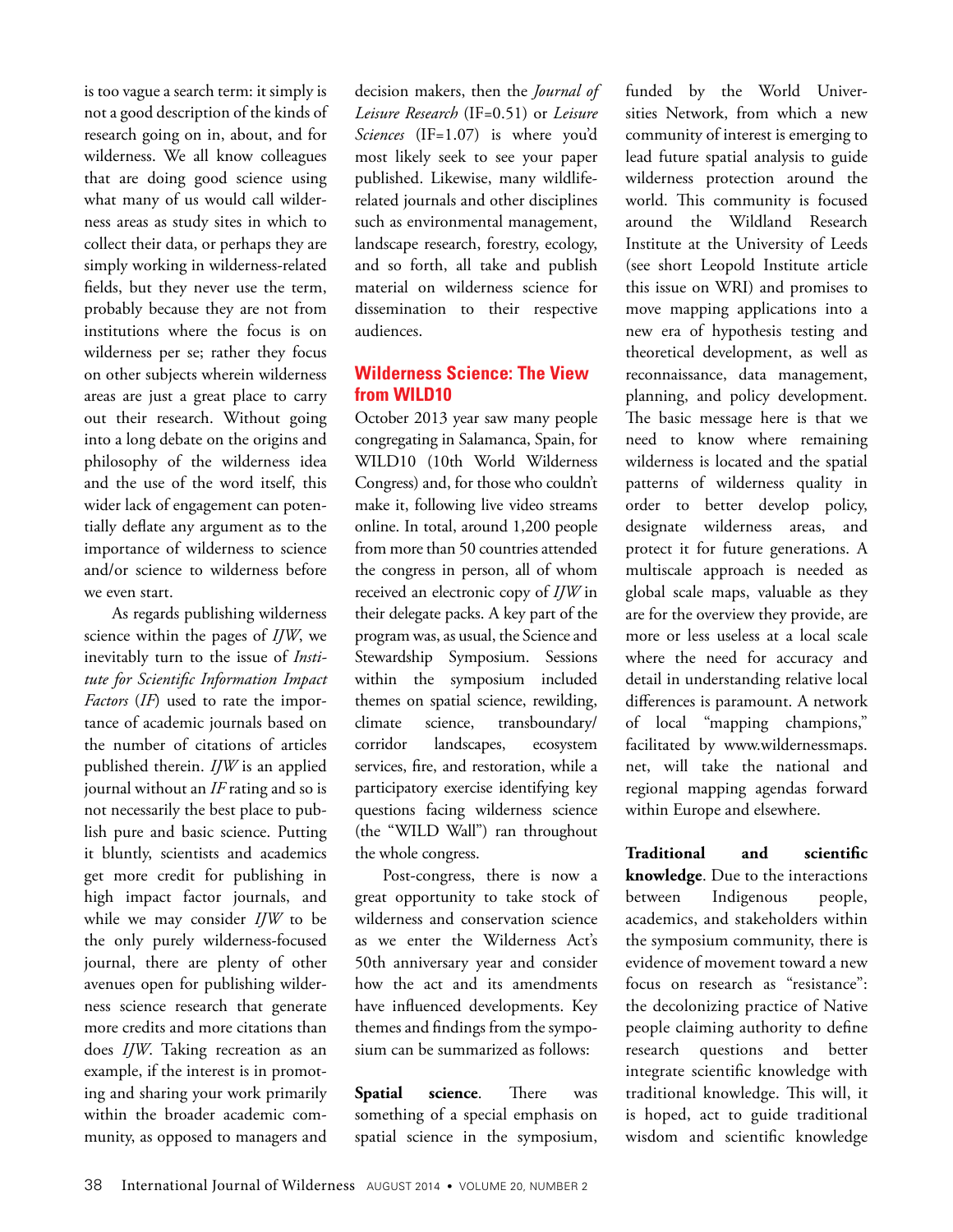via the applications of the combined knowledge base to protect our relationship with wild nature. Nonetheless, there still seems to be something of a barrier between Western science and traditional knowledge, making this an area for potential future collaboration and a challenge to developing participatory processes that honor different wisdoms.

**Climate change.** The role of wilderness in climate change research emerged through various sessions and presentations within the symposium and is likely to become a leading issue in future wilderness stewardship decision making. Where previously we focused on the role of wilderness in mitigation of climate change effects, now we are entering a new era of decision making about the use of wilderness areas for research into these effects. This echoes at least two of our categories of wilderness science outlined earlier. There is a much greater awareness about the role of wilderness as a geographical and temporal baseline for climate change research, where other humancaused influences are minimized. This poses new challenges in processing requests for instrumentation, specimen collecting, and installations in wilderness, as these themselves can have their own impacts.

**Young scientists.** We have seen a new generation of enthusiasts for science and stewardship of wilderness emerge at this symposium. CoalitionWILD and GenWILD were very visible, with these young people now talking about new career paths they didn't previously know existed, inspired by interpersonal interaction with scientists and stewards from all over the world, and learning about using

new technologies and methods of communication. They now seriously want to share their ideas and experiences with young people of other countries. The students from the University of Leeds and other volunteers played an important and enjoyable role in the symposium, and maybe we will see them at the next World Wilderness Congress as presenters and moderators.

**Wilderness and human well-being.**  In the future we will see a growing discussion about the role of environmental quality in human well-being. Across the themes of transboundary conservation, ecological networks, rewilding, and threats to ecosystem services and wild nature, there is a need for interdisciplinary collaboration to fully acknowledge and protect the intertwined benefits to humans from wilderness protection. Utilitarian models about the quality of life are being replaced by models with more sustainability foundations, moving us to embrace long-standing recreation interests in wilderness but also moving us to evaluate programs such as Nature Needs Half [\(nature](http://www.natureneedshalf.org/home/)[needshalf.org/home/\)](http://www.natureneedshalf.org/home/), based on the contribution of environmental well-being to human well-being.

**Rewilding.** There was much talk about rewilding at WILD10 with a group of sessions organized by Rewilding Europe. While the general model being followed is based on rewilding of abandoned farmlands, there is much debate as to the best way to do this. Although Rewilding Europe seems wedded to the hypothesis that high densities of large herbivores create grazing pressure that is able to modify vegetation and maintain open and semi-open landscapes (i.e., the Vera

Hypothesis), there is an ongoing debate about the scientific evidence supporting this worldview. Certainly large herbivores in the absence of top carnivores create artificially denuded landscapes, such as what was seen in Yellowstone National Park before the reintroduction of the wolf, and so rewilding solely with large herbivores – whether wild or semidomesticated – without a functional carnivore pressure ought to be avoided. This has created a niche for science to exploit in better understanding the patterns and processes involved, and so informing the future role of rewilding in creating new wilderness in former agri-landscapes.

**Spain.** In the WILD10 host country we expect to see many long-term impacts from the exchanges at the symposium. Rewilding projects are in motion that will focus on Iberian lynx, and the rest of Europe and the world will follow these activities closely. Efforts to establish corridors to reconnect landscapes are under way and promise a bright future. With a mixed history of nature protection in Spain, it is clear now that there is a strong central community that is focused on raising public awareness and making great strides toward a wider acceptance of larger carnivores. Environmentally friendly tourism is likely to be a much more visible trend in the future than it has been in the past.

**Doing wilderness science.** Finally, Gary Machlis (science advisor to the director of the U.S. National Park Service) instigated a special workshop at the congress entitled Doing Science in Wilderness. This focused on the policies, protocols, and ethics of actually doing science in wilderness. Whereas wilderness stewards and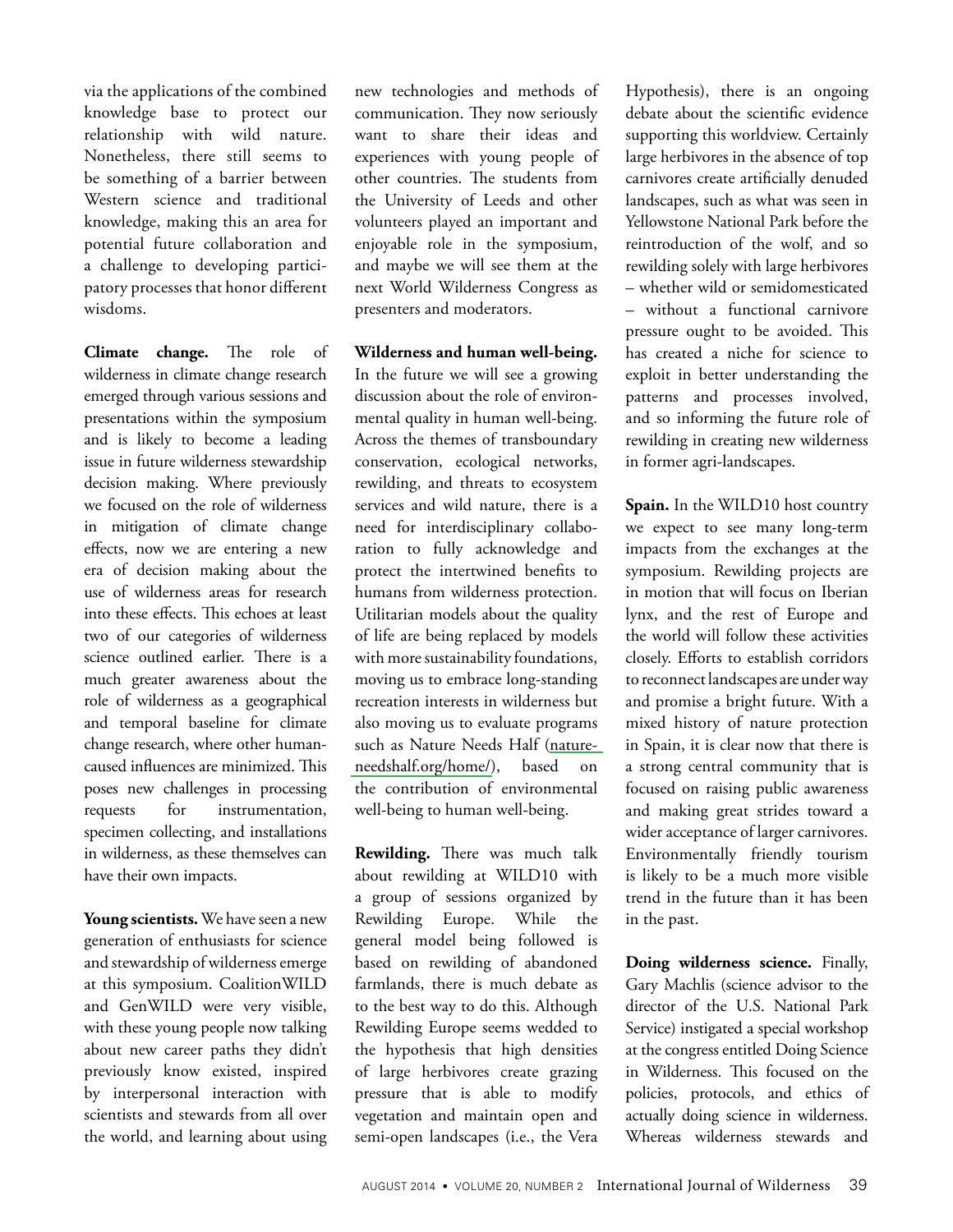managers, informed by the results of research on wilderness, are working hard to mitigate against the impacts of wilderness recreation and cope with the effects of climate change, those of us working in wilderness as scientists and managers often don't practice what we preach. The Leave No Trace (LNT) Center for Outdoor Ethics promotes seven basic principles to be followed by people engaged in outdoor recreation. These are:

- 1. Plan ahead and prepare.
- 2. Travel and camp on durable surfaces.
- 3. Dispose of waste properly.
- 4. Leave what you find.
- 5. Minimize campsite impacts.
- 6. Respect wildlife.
- 7. Be considerate of other visitors.

Often, these are summed up in the wilderness user's mantra: "*Take nothing but photographs, leave nothing but footprints*." Doing science in wilderness often breaks this rule and many of the principles of LNT. We take samples, we leave scientific monitoring equipment, and we often study wildlife and disturb it in the process (taking measurements and biopsy samples, installing cameras, fitting radio/GPS collars, etc.). We may justify such impacts in the name of science and for the good of the wilderness, but policies, checks, and regulations can help minimize these. In some cases, if the impact is deemed too great or the costs outweigh the benefits, it may be better to do the science somewhere else.

### **The Wilderness Movement in Europe**

While much of our attention will focus on the 50th anniversary of the U.S. Wilderness Act this year, let us focus for a moment on Europe. It may be argued that it was Europeans

who first "exported" the idea of wilderness to the New World during the Age of Discovery, first as an object of dread, of ungodly places inhabited by wild animals and wild people, but subsequently as something more positive during the Romantic period when wilderness began to take on a more positive tone associated with the state of nature and the sublime. Much has been happening in Europe over the last five years, both in recognizing that wilderness exists in the Old World as much as it does in the New, and in promoting good wilderness science to underpin developing European policy. Indeed, history tells us that Europe has a strong scientific tradition in its approach to nature conservation that is less tempered by the landscape aesthetic that laid the foundations of the U.S. Wilderness Act. Much of this attention has sought the preservation of unique assemblages of species rather than necessarily of landscape values.

The emergence of the Swiss National Park in 1914 with its policy of undisturbed nature as a long-term, open-air laboratory marked a characteristic approach to wild nature that had contemporaries in other protected areas across Europe. U.S. botanist Harvey Hall, who had studied the flora of Yosemite National Park, visited the Swiss National Park in 1928 while investigating protected area approaches in Europe. Hall took a number of messages back to the Carnegie Institution, including the need to have "complete reserves" in the core areas of national parks and national forests, and that a more scientific approach should be taken as soon as an area was brought under protection.

Although unratified, the London Convention of 1900 had been the first multiparty treaty on wildlife

preservation, prohibiting the hunting or destruction of certain listed species, as well as encouraging the creation of wildlife reserves. This intent was eventually realized in the London Convention of 1933, in which definitions of a "national park" and a "strict natural reserve" were penned. U.S. observers were at that conference (Harold Coolidge and John Phillips), and this acted as motivation at the Conference of American States in Lima, Peru, in 1938 to call for a committee of experts to study protection of wildlife in the American republics and prepare a draft convention. The definition of a "strict wilderness area" in the Western Hemisphere Convention (WHC) of 1940 owes much to the "strict natural reserves" of the London Convention, but unfortunately due to world events of the time, the WHC was largely unimplemented. However, efforts to define wilderness in a way usable in land management had been ongoing since Aldo Leopold in the 1920s, continued by Bob Marshall and the Forest Service in the 1930s, and taken on in the 1940s and 1950s by The Wilderness Society and the Sierra Club, culminating in the U.S. Wilderness Act in 1964.

For some time, Finland was the only European country with wilderness legislation. This respects traditional sources of livelihood for the local indigenous Sami people in northern Finland and so has diverse and partly conflicting objectives. Political changes in early 1990s opened large areas of central and eastern Europe for both development by business interests and a hectic exploration of wild nature by conservation organizations intent on preserving wilderness in Europe. The urgent need to protect the last wilderness areas in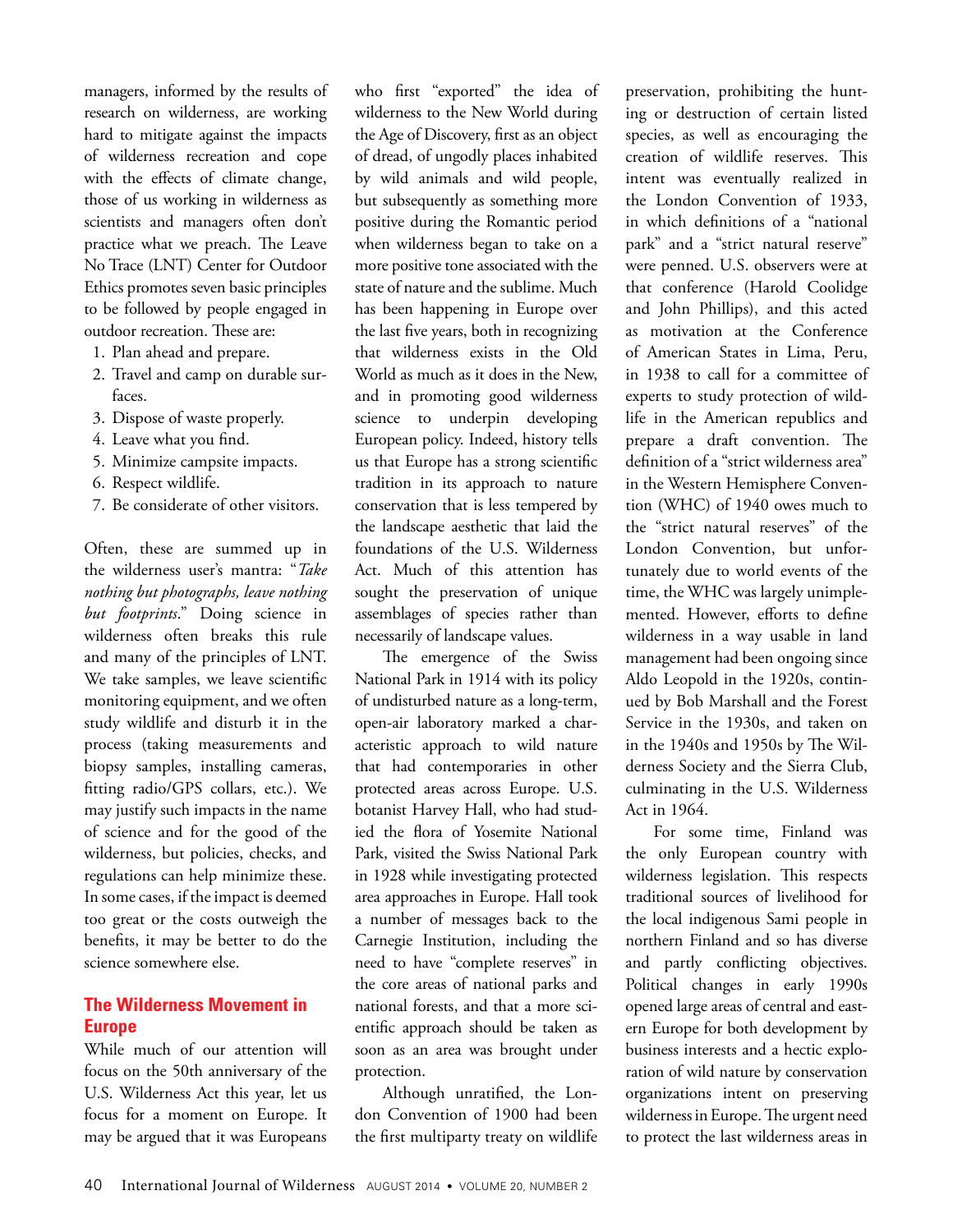Europe was recognized and well documented during the preparation of NATURA 2000, a unique European Union (EU) network of nature protection areas, which aims to maintain European biodiversity. In February 2009, the European Parliament passed a resolution on wilderness in Europe by an overwhelming majority of 538 votes in favor to just 19 votes against. The resolution "emphasizes the importance of protecting Europe's last remaining wilderness areas and that calls on the European Institutions to develop appropriate guidance to EU Member States on the best approaches to ensure the protection of these natural habitats as an important contribution to halting the loss of biodiversity." The resolution and the conference on Wilderness and Large Natural Habitat Areas held in Prague later the same year both called on the European Community and EU member states to define European wilderness, map the remaining wilderness areas, study the value and benefits of wilderness protection, develop management guidelines, and protect wilderness areas. By any yardstick, Europe is now refocusing its attention on recognizing its own wilderness resource. As Europe looks inward to its own remaining wild landscapes, we reimport the wilderness ideal, learning from developments in wilderness protection and legislation in North America, Africa, and former colonies elsewhere in the world including South Africa, Canada, New Zealand, and Australia, many of which have their own wilderness definitions, and all of which owe much to the original wording penned by Howard Zahniser in the 1964 U.S. Wilderness Act. It comes as a surprise to many Europeans, who are long used to living in heavily modified landscapes, that significant wilder-

ness landscapes still remain within their otherwise crowded continent. Nonetheless, in looking to European landscapes we can find many of the ideals and values of wilderness normally recognized elsewhere in the world.

### **What Can Wilderness Science do for the World?**

As already alluded to, we face something of a problem in the lack of visibility of wilderness as a bona fide focus for scientific research, and yet it is clear from our own experiences and the issues raised here that wilderness science (including science in, on, and for wilderness) is incredibly important for the future of not just wilderness but also the planet as a whole. Here we hypothesize about the future and the bigger questions and themes where wilderness is a key part and wilderness science can have a central role.

One area of potentially fruitful research is within the wider field of ecosystem services. To many of us working in wilderness science it may seem obvious that wilder landscapes provide a better range and higher quality of ecosystem services than do modified landscapes. It is something of a "no-brainer" that wilderness watersheds provide clean water to downstream communities, a classic example being the protection of the Catskills' watershed in order to secure potable water supplies to the city of New York (Pires 2004). The range of wilderness-dependent services is, however, much larger. DeGroot et al. (2002) classify ecosystem services into four categories: regulating, provisioning, supporting, and cultural services, each of which can be seen within the natural processes, forms, and patterns seen most clearly within wilderness environments. These

include clean water, flood protection, erosion control, nutrient cycling, pollution buffering, carbon storage and sequestration, wildlife habitat, recreational environments, landscape aesthetics, human health and well-being, inspiration, and so on. A special issue of *IJW* picked up on the topic in December 2012 (Watson and Venn 2012; Kerkvliet 2012; Douglas et al. 2012).

Of course, not all wilderness ecosystems provide all these services, but it may be that within a particular biogeographical zone, it is the wilderness areas that provide by far the best quality services. Here is a strong and persuasive argument for the preservation of wilderness wherever we find it, as the costs of mitigating against the impacts of reduced quality of ecosystem services, natural disasters, and climate change could well be orders of a magnitude greater than the economic opportunities forgone by maintaining protection for wilderness areas. It is also a strong argument for more research into using soft engineering principles and natural processes wherever possible to secure the services we need to live our lives. Much attention has been given to river flow regimes and the effect flooding has on human activities. A recent series of large and devastating floods around the world, occurring with increasing regularity, has led us to question our approach to river engineering and catchment management. No longer can we rely on pouring yet more concrete and building ever-higher defenses to protect homes and businesses; rather, we need to look upstream to the root causes of flooding and reduce grazing pressure, block or backfill drainage ditches, reforest bare hillsides, give the river back its floodplain, and reintroduce beavers. In short, we